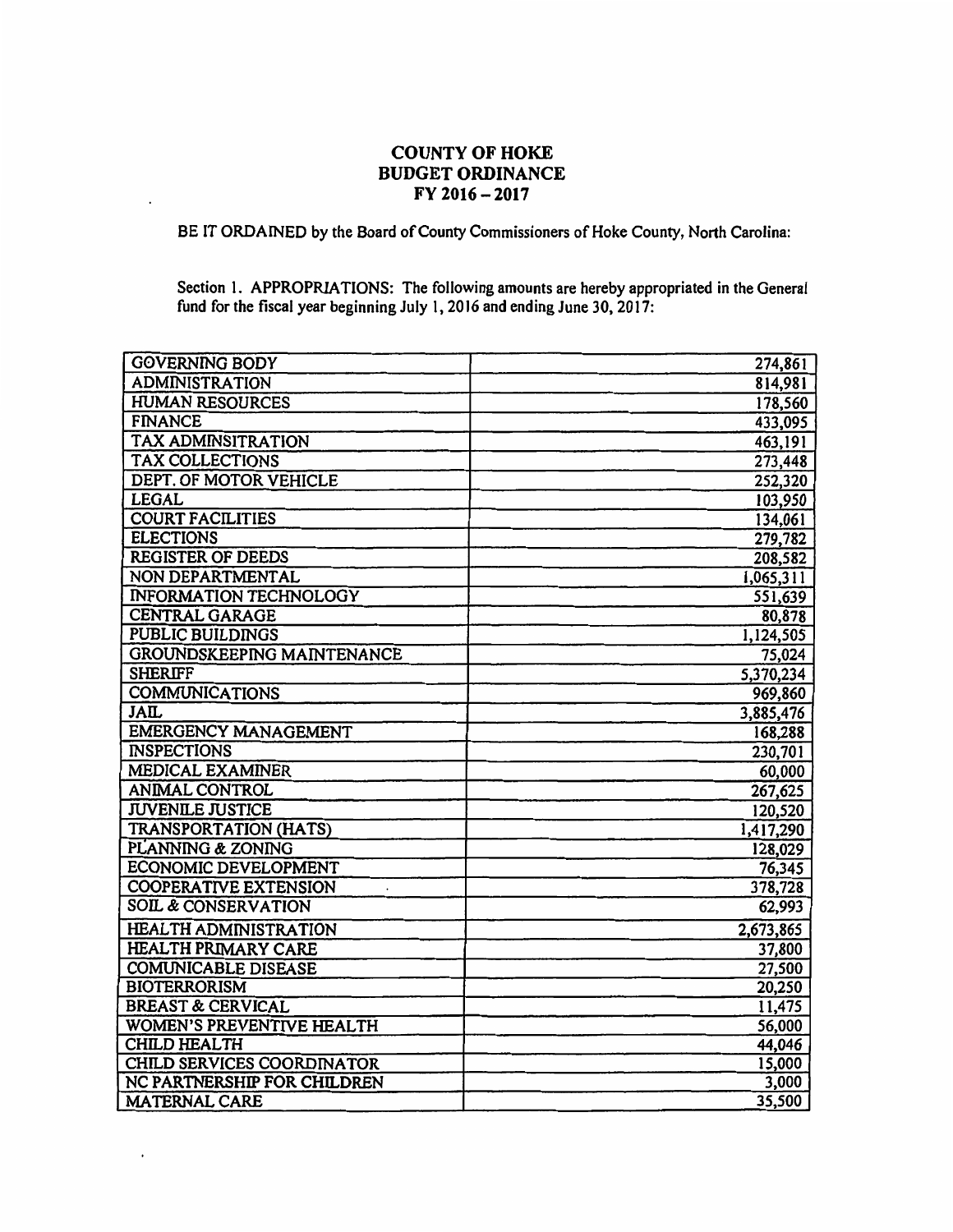Page2 of7 Budget Ordinance FY 2017

| ACTIVE ROUTES TO SCHOOL PROJECT    | 16,975       |
|------------------------------------|--------------|
| <b>IMMUNIZATION</b>                | 16,000       |
| PREGNANCY CARE MANAGEMENT          | 18,392       |
| ENVIRONMENTAL HEALTH               | 23,600       |
| <b>HEALTH EDUCATION</b>            | 8,000        |
| <b>WIC CLIENT SERVICES</b>         | 44,700       |
| <b>WIC NUTRITION</b>               | 2,000        |
| <b>WIC ADMINISTRATION</b>          | 1,100        |
| WIC BREAST FEEDING                 | 3,500        |
| WIC BREAST FEEDING PEER COUNSELING | 9,950        |
| <b>DSS ADMINISTRATION</b>          | 4,590,807    |
| WORK FIRST BLOCK GRANT             | 43,000       |
| PROGRAM INTEGRITY                  | 750          |
| PUBLIC ASSISTANCE                  | 1,103,078    |
| <b>DSS IV D</b>                    | 82,833       |
| <b>TITLE XX</b>                    | 3,074,362    |
| <b>DSS ELIGIBILITY</b>             | 4,500        |
| <b>DSS FOOD STAMPS</b>             | 17,400       |
| <b>VETERANS SERVICE</b>            | 40,713       |
| <b>SENIOR SERVICES</b>             | 865,319      |
| PUBLIC SCHOOLS                     | 8,784,637    |
| <b>COMMUNITY COLLEGES</b>          | 499,523      |
| <b>LIBRARY</b>                     | 356,201      |
| LITERACY COUNCIL                   | 64,037       |
| <b>RECREATION</b>                  | 640,003      |
| SPECIAL APPROPRIATIONS             | 1,779,679    |
|                                    |              |
|                                    |              |
| <b>TOTAL</b>                       | \$44,465,772 |
|                                    |              |

Section 2. REVENUES: It is estimated that the following revenues will be available in the General Fund for the fiscal year beginning July 1, 2015 and ending June 30, 2016:

| AD VALOREM TAXES            | 24,410,990 |
|-----------------------------|------------|
| <b>SALES TAXES</b>          | 5,995,011  |
| PAYMENT IN LIEU OF TAXES    | 11,300     |
| PRIVILEGE LICENSCE TAXES    | 180,000    |
| <b>FRANCHISE TAXES</b>      | 15,000     |
| TAX ADMINISTRATION REVENUES | 136,000    |
| <b>COURT FACILITY FEES</b>  | 50,000     |
| <b>ELECTIONS REVENUES</b>   | 6,500      |
| REGISTER OF DEEDS FEES      | 294,000    |
| SHERIFF REVENUES            | 383,000    |
| <b>JAIL REVENUES</b>        | 154,400    |
| <b>INSPECTIONS FEES</b>     | 652,000    |
| ANIMAL CONTROL FEES         | 29,500     |
| JUVENILE JUSTICE REVENUE    | 120,520    |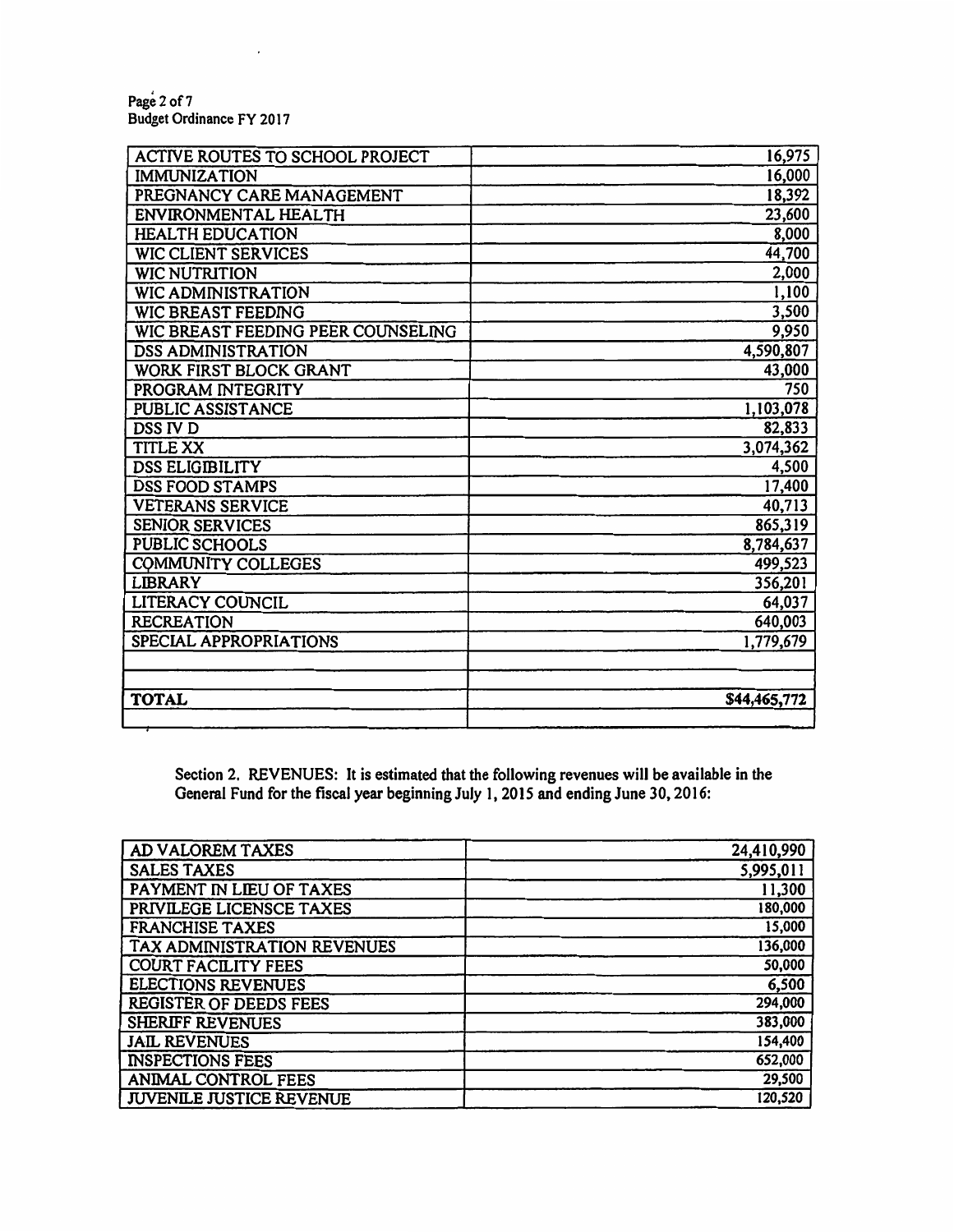Page 3 of 7 Budget Ordinance FY 2017

 $\cdot$ 

| <b>TRANSPORATION REVENUE</b>    | 957,635      |
|---------------------------------|--------------|
| PLANNING AND ZONING REVENUE     | 115,700      |
| ECONOMIC DEVELOPMENT REVENUE    | 16,000       |
| <b>COOPERATIVE EXT. REVENUE</b> | 110,913      |
| HEALTH                          | 1,855,328    |
| <b>SOCIAL SERVICES</b>          | 6,497,033    |
| <b>VETERAN SERVICES</b>         | 1,500        |
| <b>SENIOR SERVICES</b>          | 372,875      |
| <b>LIBRARY REVENUE</b>          | 4,000        |
| <b>RECREATION REVENUE</b>       | 84,800       |
| <b>ABC DISTRIBUTIONS</b>        | 94,500       |
| SALE OF MATERIALS/FIXED ASSESTS | 10,000       |
| MISCELLANEOUS REVENUE           | 872,000      |
| TRANSFERS IN                    | 700,000      |
| FUND BALANCE APPROPRIATED       | 335,267      |
|                                 |              |
|                                 |              |
| <b>TOTAL</b>                    | \$44,465,772 |
|                                 |              |
|                                 |              |

Section 3. There is hereby levied a tax at the rate of seventy-five cents  $(1, 75)$  per one hundred dollars (\$100.00) valuation of property listed as of January 1, 2016, for the purpose of raising revenue included in "Ad Valorem Current Year" in the General Fund in Section 2 of this ordinance.

This is based on an estimated total valuation of property for the purpose of taxation of \$2,967,839,466 and an estimated collection rate of 95%. The estimated rate of collection is based on the fiscal year 2015 collection rate of95%.

Section 4. EXPENDITURES: The following amounts are hereby appropriated in the Fire District Fund for the operation of fire protection services for the Fiscal Year beginning July I, 2016 and ending June 30, 2017, in accordance with the chart of accounts heretofore established for this county:

| North Raeford Fire District      | 212,645.00  |
|----------------------------------|-------------|
| <b>Puppy Creek Fire District</b> | 879,000.00  |
| <b>Rockfish Fire District</b>    | 435,677.00  |
| <b>Hillcrest Fire District</b>   | 465,288.00  |
| West Hoke District.              | 144,116.00  |
| <b>Pine Hill Fire District</b>   | 133,347.00  |
| <b>Stonewall Fire District</b>   | 115,970.00  |
| <b>Crestline Fire District</b>   | 42,152.00   |
| <b>Antioch Fire District</b>     | 150,150.00  |
| North Scotland Fire District     | 12,250.00   |
| <b>Total Appropriations</b>      | \$2,590,595 |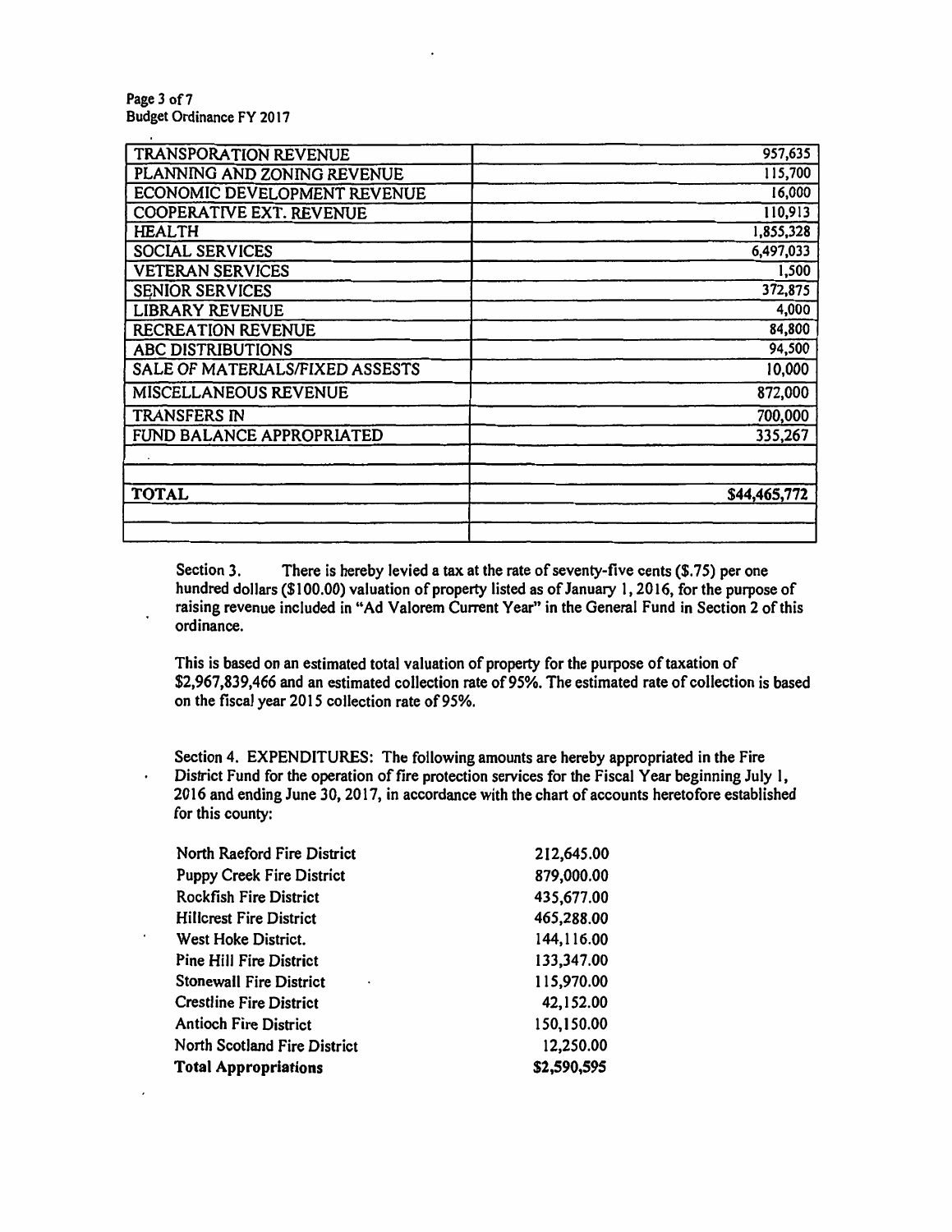It is estimated that the following revenue will be available in the Fire District Fund for the Fiscal Year beginning July l, 2016 and ending June 30, 2017:

| Current and prior Year Taxes | \$2,590,595 |
|------------------------------|-------------|
|------------------------------|-------------|

Section 5. County: There is hereby levied the following tax rate for the ten (10) Fire Districts in the

| North Raeford Fire District      | 0.10 |
|----------------------------------|------|
| <b>Puppy Creek Fire District</b> | 0.08 |
| <b>Rockfish Fire District</b>    | 0.09 |
| <b>Hillcrest Fire District</b>   | 0.09 |
| West Hoke Fire District          | 0.09 |
| <b>Pine Hill Fire District</b>   | 0.09 |
| <b>Stonewall Fire District</b>   | 0.08 |
| <b>Crestline Fire District</b>   | 0.10 |
| South Antioch                    | 0.10 |
| North Scotland                   | 0.05 |

Section 6. EXPENDITURES: The following amounts are hereby appropriated in the Sanitation Fund for the Operation of the County Transfer Station and County Solid Waste Collection System for the Fiscal Year beginning July 1, 2016 and ending June 30, 2017, in accordance with the chart of accounts heretofore established for this County:

| Solid Waste - Administration | 975,278     |
|------------------------------|-------------|
| Solid Waste – Operations     | 1,875,152   |
| <b>Total Appropriation</b>   | \$2,850,430 |

Section 7. REVENUES: It is estimated that the following revenues will be available in the Sanitation Fund for the Fiscal Year beginning July I, 2015 and ending June 30, 2016:

| Solid Waste Collection Fees @ \$128.00/Household | 2,190,000   |
|--------------------------------------------------|-------------|
| Residential Credits/Tax Abatements               | (300,000)   |
| Transfer Station Tipping Fees @ \$50.75/Ton      | 793,430     |
| Scrap Tire Tax                                   | 45,000      |
| MISC. INC                                        | 3,000       |
| Solid Waste Disposal Tax                         | 45,000      |
| <b>Scrap Metal Sales</b>                         | 30,000      |
| <b>Investment Earnings</b>                       | 44,000      |
| <b>Total Appropriation</b>                       | \$2,850,430 |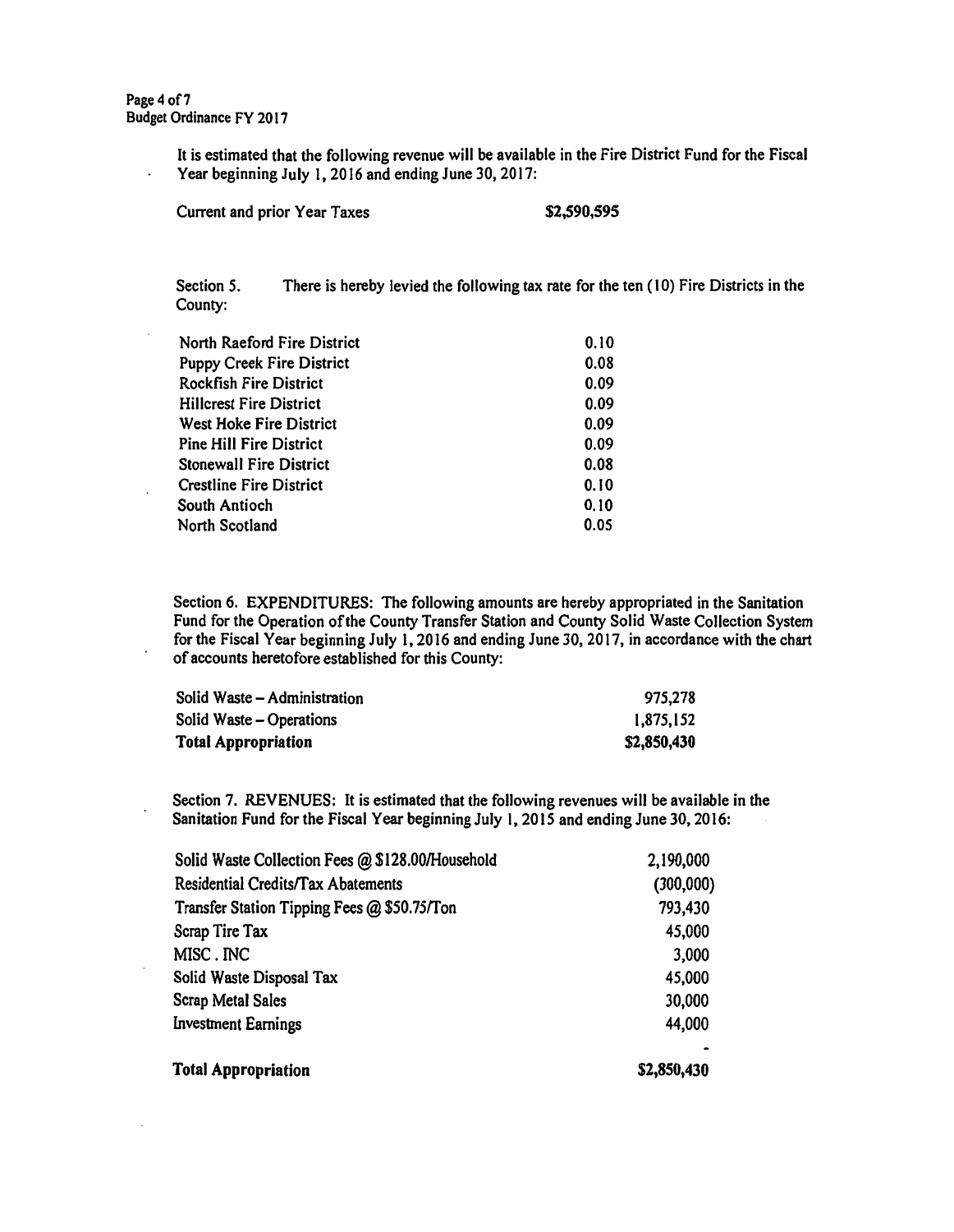$\ddot{\phantom{a}}$ 

Section 8. EXPENDITURES: The following amounts are hereby appropriated in the Water and Sewer Fund for the operation of the County's Water and Sewer System for the Fiscal Year beginning July l, 2016 and ending June 30, 2017, in accordance with the chart of accounts heretofore established for this County:

| Water - Administration      | 2,533,443   |
|-----------------------------|-------------|
| Water - Distribution        | 2,069,470   |
| Water - Treatment           | 1,206,424   |
| Sewer Plant                 | 1,219,603   |
| Sewer                       | 679,365     |
| <b>Total Appropriations</b> | \$7,708,305 |

Section 9. REVENUES: It is estimated that the following revenues will be available in the Water Fund for the Fiscal **Year** beginning July 1, 2016 and ending June 30, 2017:

| <b>Water Payments</b>           | 4,388,672 |
|---------------------------------|-----------|
| <b>Tap Fees</b>                 | 75,000    |
| <b>Reconnect Fees</b>           | 130,000   |
| FIF Water                       | 135,000   |
| FIF Sewer                       | 100,000   |
| <b>Sewer Fees</b>               | 1,071,936 |
| Late Fees                       | 175,000   |
| <b>Rate Stabilization Fees</b>  | 310,000   |
| Fund Balance Appropriated       | 1,163,292 |
| <b>Other Revenues</b>           | 159,405   |
| <b>Total Estimated Revenues</b> | 7,708,305 |

Section 10. EXPENDITURES: The following amounts are hereby appropriated to the School Capital Reserve Fund for the Fiscal Year beginning on July I, 2016 and ending on June 30, 2017, in accordance with the chart of accounts heretofore established for this County:

Total Transfers **\$700,000 \$700,000** 

Section 11. REVENUES: It is estimated that the following revenues will be taken from fund balance for the School Capital Reserve Fund for the Fiscal Year beginning July 1, 2016 and ending June 30, 2017:

Total Fund Balance Appropriated **\$700,000**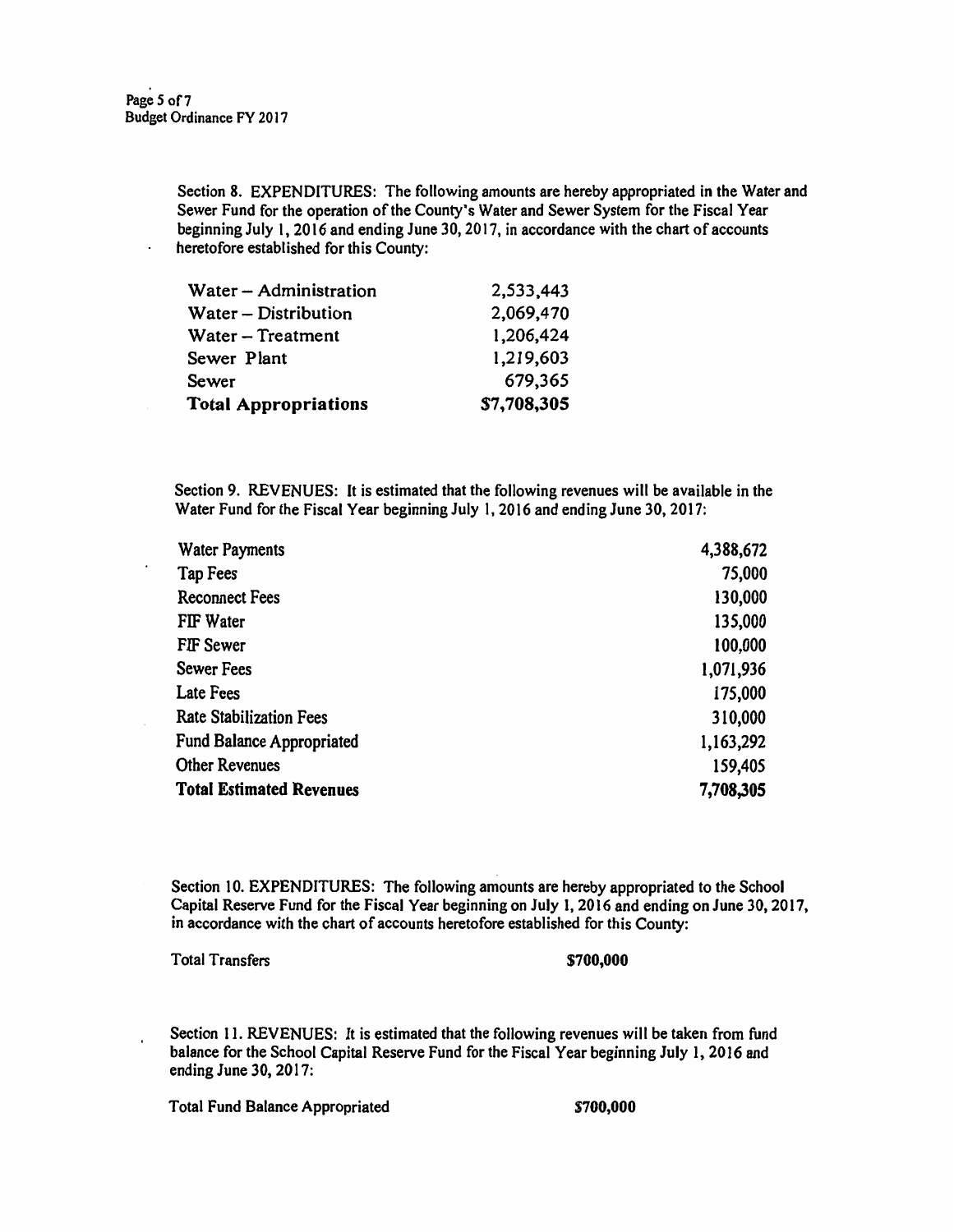Section 12. EXPENDITURES: The following amounts are hereby appropriated to the E·91 l System for the Fiscal Year beginning on July I, 2016 and ending on June 30, 2017, in accordance with the chart of accounts heretofore established for this County:

Total E-911 **\$324,130** 

Section 13. REVENUES: It is estimated that the following revenues will be collected through E-911 Fees for the Fiscal Year beginning July 1, 2016 and ending June 30, 2017:

Total E-911 Fees **\$324,130** 

Section 14. The following amount is appropriated for the Register of Deeds Automation Fund for the Fiscal Year beginning July l, 2016 and ending June 30, 2017, in accordance with the chart of accounts heretofore established for this County:

ROD Automation Fund **\$25,000** 

Section 15. It is estimated that the following transfer from the General Fund will be made to the ROD Automation Fund for the Fiscal Year beginning July 1, 2016 and ending June 30, 2017:

ROD Automation General Fund Transfer **\$25,000** 

Section 16. The following amount is appropriated for the Asset Forfeiture Fund for the Fiscal Year beginning July 1, 2016 and ending June 30, 2017, in accordance with the chart of accounts heretofore established for this County:

Asset Forfeiture Fund **\$20,000 \$20,000** 

Section 17. It is estimated that the following revenues will be available to the Asset Forfeiture Fund for the Fiscal Year beginning July 1, 2016 and ending June 30, 2017:

Asset Forfeiture Fund \$20,000